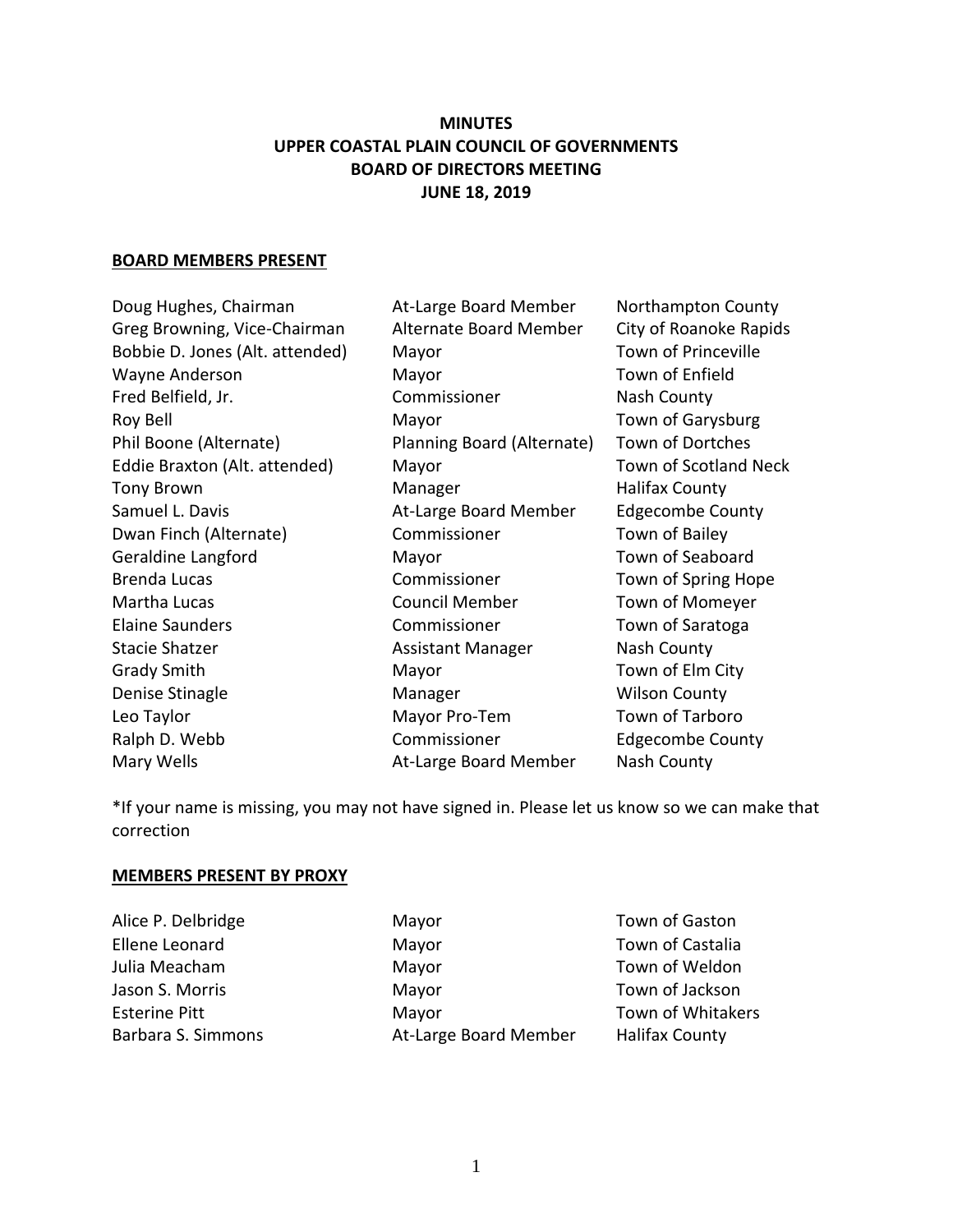#### **GUESTS**

Charles Baisey (Alternate) Administrator Town of Scotland Neck Jae Kim **Manager** Manager **Town of Spring Hope** Guide Contains the Manager Charles Tyner **Board Chairman** Northampton County Franklin Williams **Econ. Dev. Coordinator** Northampton County

## **MEMBERS NOT PRESENT**

Kirby Brown (Alt. Attended) Mayor Town of Dortches Leon "Dick" Collier **Mayor** Mayor Town of Lasker Lee Duke Commissioner Commissioner Town of Conway Bill Edmundson Mayor Town of Stantonsburg Eric Evans **Example 2018** Manager **Edgecombe County** Carl Ferebee (Alt. attended) Council Member City of Roanoke Rapids Norlan Graves **At-Large Board Member** Halifax County Reginald Harris **At-Large Board Member** Wilson County Wilbert Harrison **Mayor** Mayor **Town of Speed** Linda Ingram Mayor Town of Conetoe Andre Knight **Council Member** City of Rocky Mount Marshall Lassiter Manager Town of Severn Sherry L. Lucas **Commissioner** Wilson County Kenneth W. Manuel **Mayor** Mayor **Manuel Mayor** Town of Woodland Harold Meacombs Commissioner Town of Middlesex Robert Murphy **Interim Manager** Northampton County Florence W. Pender Mayor Pro-Tem Town of Pinetops Thomas Richards (Alt. attended) Mayor Town of Bailey Albert J. Richardson At-Large Board Member Nash County Doris Risper **Mayor** Mayor Town of Rich Square Owen Scott **Mayor** Mayor Town of Littleton Jed Simpson Town of Lucama Nayor Town of Lucama Mack Smith Mayor Town of Black Creek Marcelle O. Smith **Commissioner** Halifax County Miranda Stamper Mayor Town of Sims Donald Street **Mayor** Mayor Town of Nashville Tracy Sullivan Interim Administrator Town of Sharpsburg Robert Sykes Commissioner Town of Hobgood Barbara H. Tyre Council Member Town of Red Oak John L. White **Mayor** Mayor **Mayor** Town of Halifax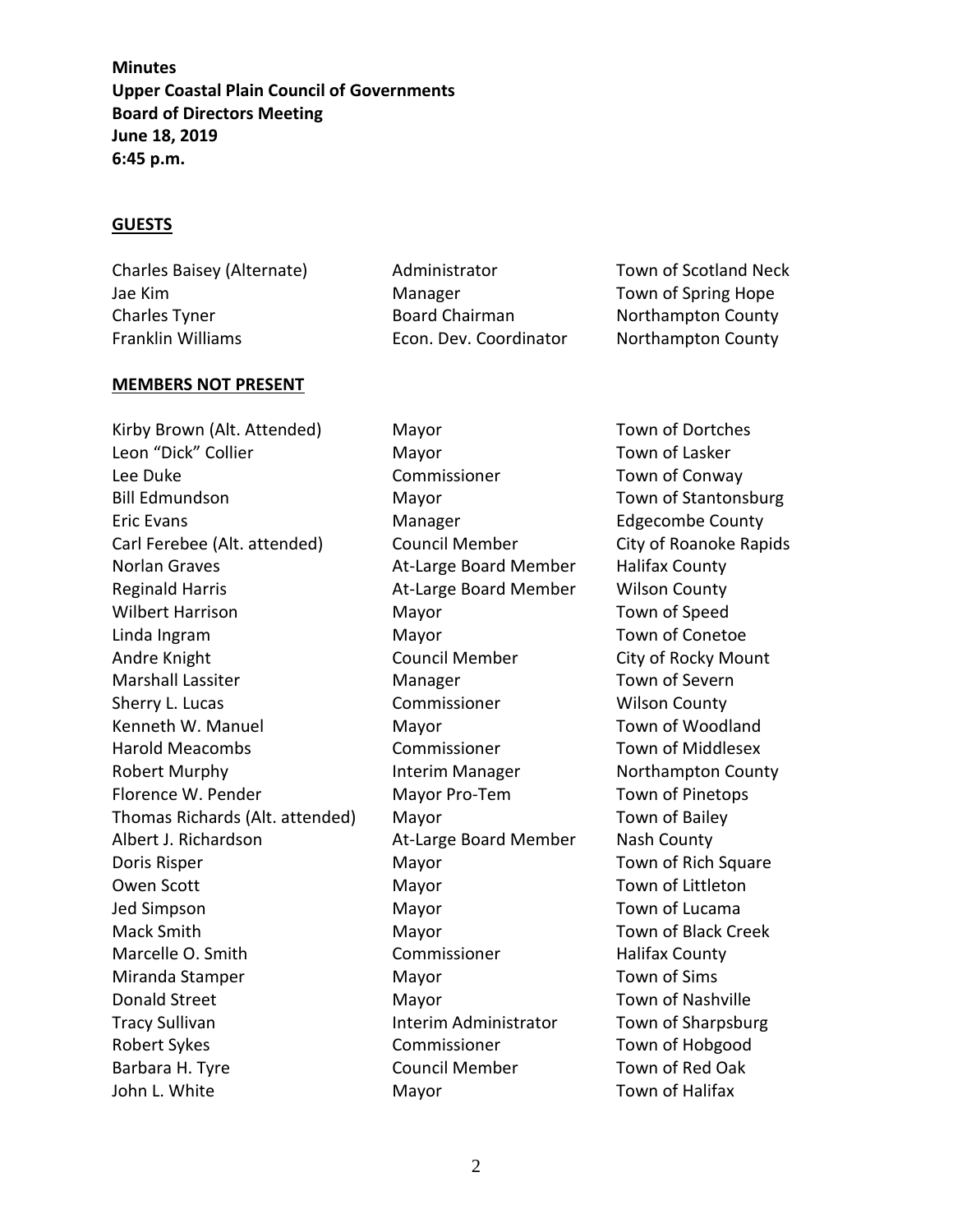| Tim Wiggs              | At-Large Board Member | Wilson County      |
|------------------------|-----------------------|--------------------|
| Robert E. Wilkins, Sr. | At-Large Board Member | Northampton County |

#### **STAFF**

| Robert Hiett     | <b>Executive Director</b>                        |  |
|------------------|--------------------------------------------------|--|
| Michael Williams | Workforce Development Program Director           |  |
| Mary Marlin      | Area Agency on Aging Program Director            |  |
| Ron Townley      | Planning & Development Services Program Director |  |
| Mark Hill        | <b>Finance Director</b>                          |  |
| Kelly Skinner    | Executive Assistant/Clerk to the Board           |  |
| Jennifer Andrews | <b>Administrative Assistant</b>                  |  |

## **CALL TO ORDER**

Chairman Hughes called the meeting of the Upper Coastal Plain Council of Governments Board of Directors to order at the Word Tabernacle Impact Center at 6:47 PM. He introduced special guests and welcomed all in attendance.

### **PUBLIC HEARING**

Chairman Hughes opened the public hearing and called for comments from the general public regarding the Fiscal Year 2019-2020 Budget Ordinance. There being no comments, Chairman Hughes called for a motion to close the public hearing; the motion was made by Mr. Fred Belfield, seconded by Mr. Roy Bell, and the motion passed by unanimous vote.

#### **APPROVAL OF MINUTES**

Chairman Hughes asked if there were any changes or corrections to the May 21, 2019 minutes. There being none, Mrs. Mary Wells made a motion to approve the minutes as written, Mr. Leo Taylor seconded, and the motion carried unanimously.

#### **ITEMS FOR ACTION**

### *Item #1: Approval of EDA Revolving Loan Fund (RLF) Plan Update*

Mr. Hill explained that EDA is requiring an update to our EDA RLF Plan because of a major change in the laws governing the RLF program in 2018, and as a result the plan needed to reflect the changes in the law.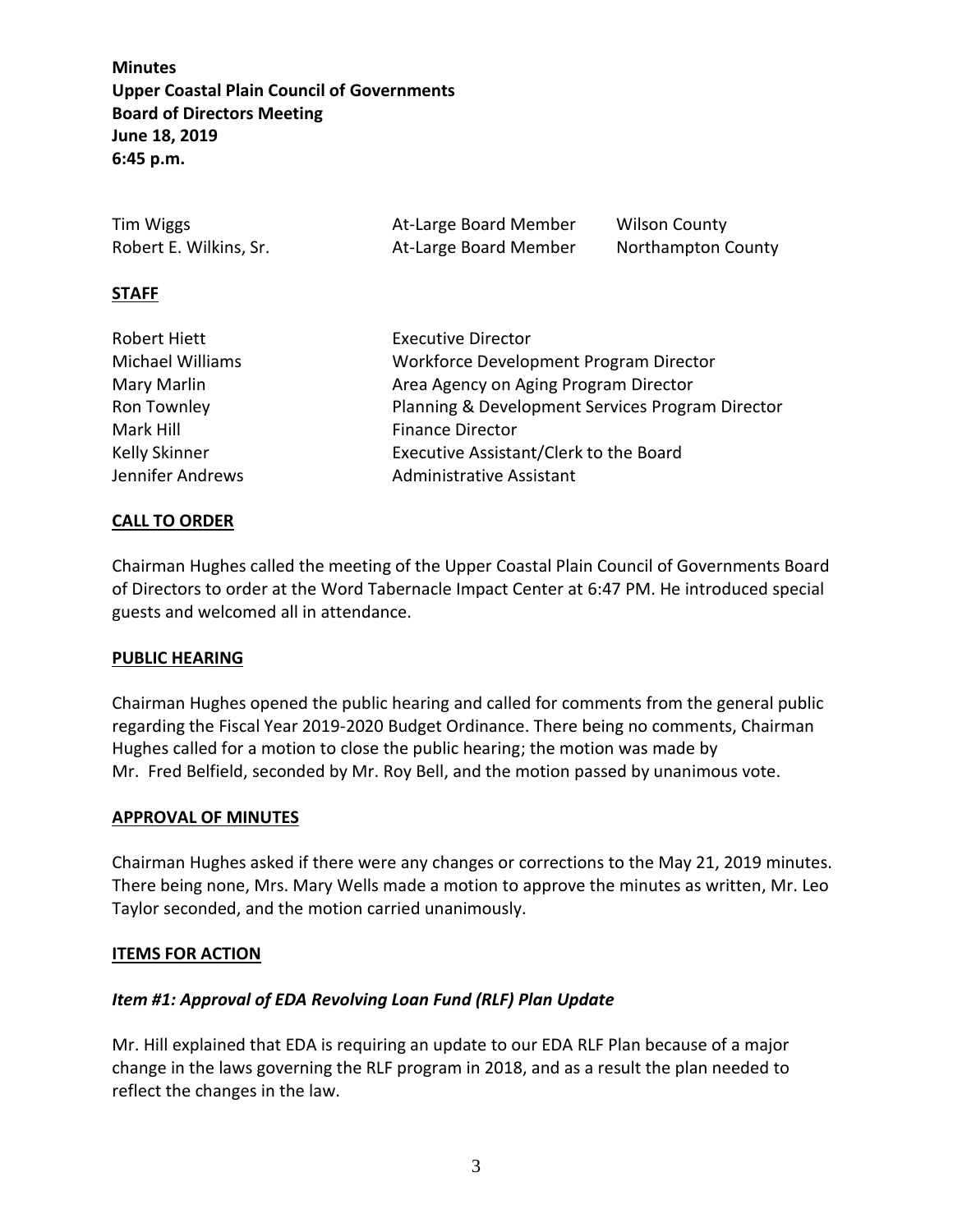Chairman Hughes asked for any questions or comments; there being none, he asked for a motion to approve the RLF Plan Update as written. Mr. Eddie Braxton made a motion to approve the RLF Plan Update as provided, Mr. Sam Davis seconded, and the motion carried unanimously.

## *Item #2: Approval of Area Programs of Work (POW)*

Staff directors were given 5 minutes each to present their respective department's FY 2018- 2019 POW Summary Report and FY 2019-2020 POW Missions, Goals, & Objectives.

Chairman Hughes opened the floor for questions and comments. There being none, he called for a motion to approve the 2019-2020 Programs of Work. Mr. Ralph Webb made a motion to approve the POW as presented, Mr. Leo Taylor seconded, and the motion carried unanimously.

# *Item #3: Adoption of FY 2019-2020 Budget*

Chairman Hughes stated that there have been no changes to the budget since it was presented last month and opened the floor for any questions or comments. There being none, he called for a motion to approve the FY 2019-2020 Budget as presented. Mr. Eddie Braxton made a motion to approve the budget, Mr. Sam Davis seconded, and the motion passed by unanimous vote.

# *Item #4: Approval of Board Meeting Schedule for FY 2019-2020*

Chairman Hughes stated that the Executive Committee has recommended approval of the board meeting schedule for FY 2019-2020. He explained that single Executive Committee meetings have been taken off the schedule because they were usually canceled. There being no questions or concerns, Chairman Hughes called for a motion to approve the schedule. Mr. Roy Bell made the motion to approve the schedule, Mr. Grady Smith seconded, and the motion carried unanimously.

Upon approval of the meeting dates, Chairman Hughes asked the board to also consider a change of location for the meetings. He explained that staff had presented some options at the last Board Officers Meeting and that Nash Community College was the recommended venue due to lower cost and its central location. He further explained that meetings were held there in the past few years and the rooms were more spacious; with the efforts to try to increase attendance, Nash Community College will be a more comfortable location and more easily accessible for members.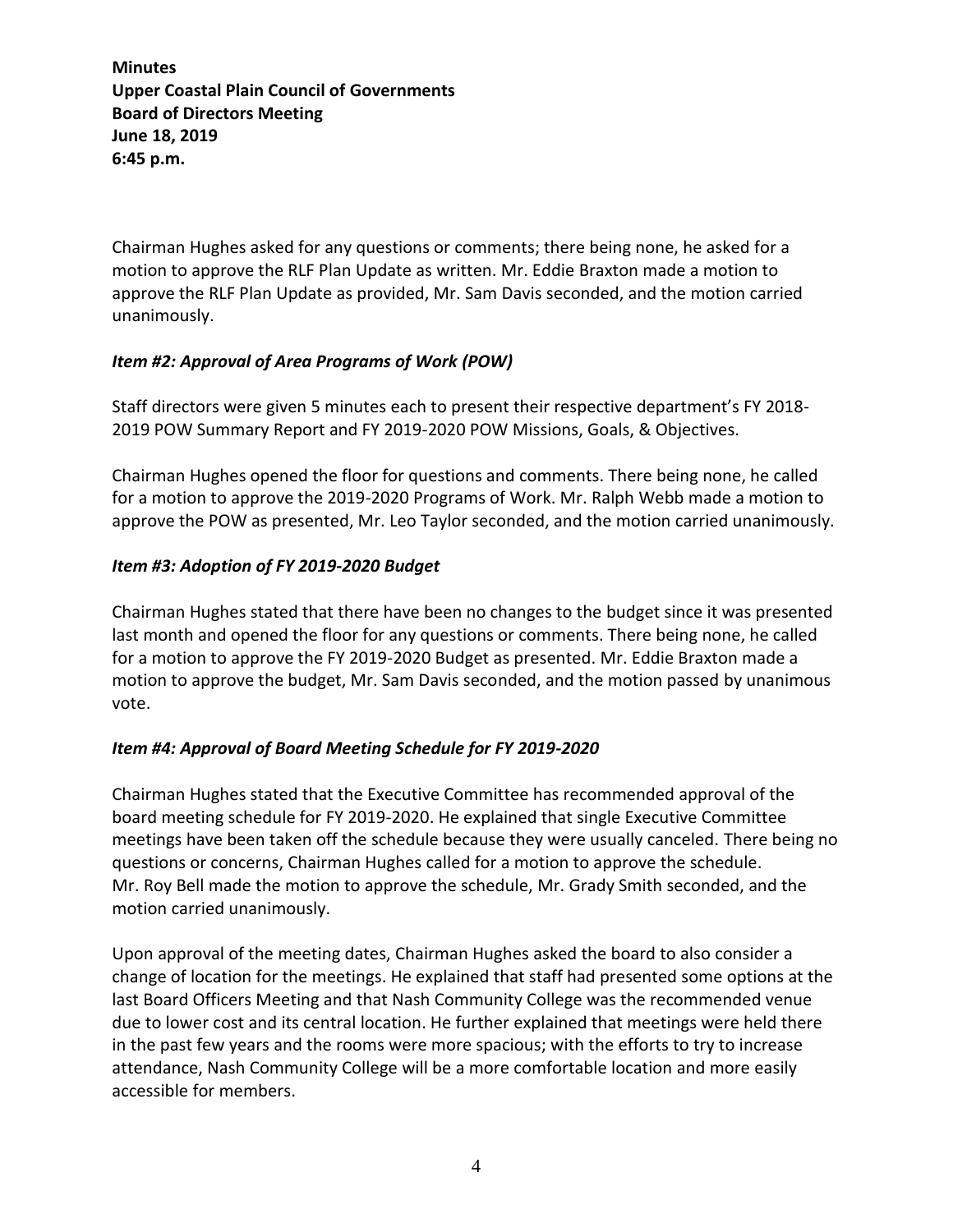Chairman Hughes called for a motion to approve the change of venue of the board meetings for the FY 2019-2020 schedule to Nash Community College. Mr. Leo Taylor made the motion to change the venue to Nash Community College, Mr. Greg Browning seconded, and the motion carried unanimously. A brief conversation continued regarding centrally located venue options and more may be presented at a later date.

## *Item #5: Adoption of Revised Record Retention & Disposition Schedule: General Records*

Mr. Hill gave a brief explanation on the need for the changes to the records retention schedule, which are coming from the NC Department of Natural and Cultural Resources He then opened the floor for questions and comments.

Chairman Hughes called for a vote on the adoption of the revised record retention and disposition schedule. Mrs. Mary Wells made a motion to approve the schedule, Mr. Grady Smith seconded, and the motion passed unanimously.

### **CHAIRMAN'S REPORT**

Chairman Hughes explained that the bylaws require officer elections to be held each year, but the officers have been serving for 2 years. Chairman Hughes asked the Nominating Committee to present nominations and elections for officers for FY 2019-2020.

Mr. Roy Bell, representing the Nominating Committee, recommended that the officers each serve another one year term. Chairman Hughes asked if there were any other nominations from the floor; there being none, he called for a motion to close nominations and accept the recommendation of the Nominating Committee. Mrs. Mary Wells made the motion to close nominations, Mr. Sam Davis seconded, and the motion carried unanimously to continue with current officers for another year.

Chairman Hughes presented a second item for consideration, approval of the COG Mission & Vision Statements, which have been presented to the Executive Committee by the Steering Committee and recommended to the full board for approval.

Chairman Hughes asked if there were any questions or comments regarding the Mission and Vision Statements; there being none, he called for a motion from the floor to approve the statements as presented. Mr. Grady Smith made the motion, Mr. Fred Belfield seconded, and the motion carried.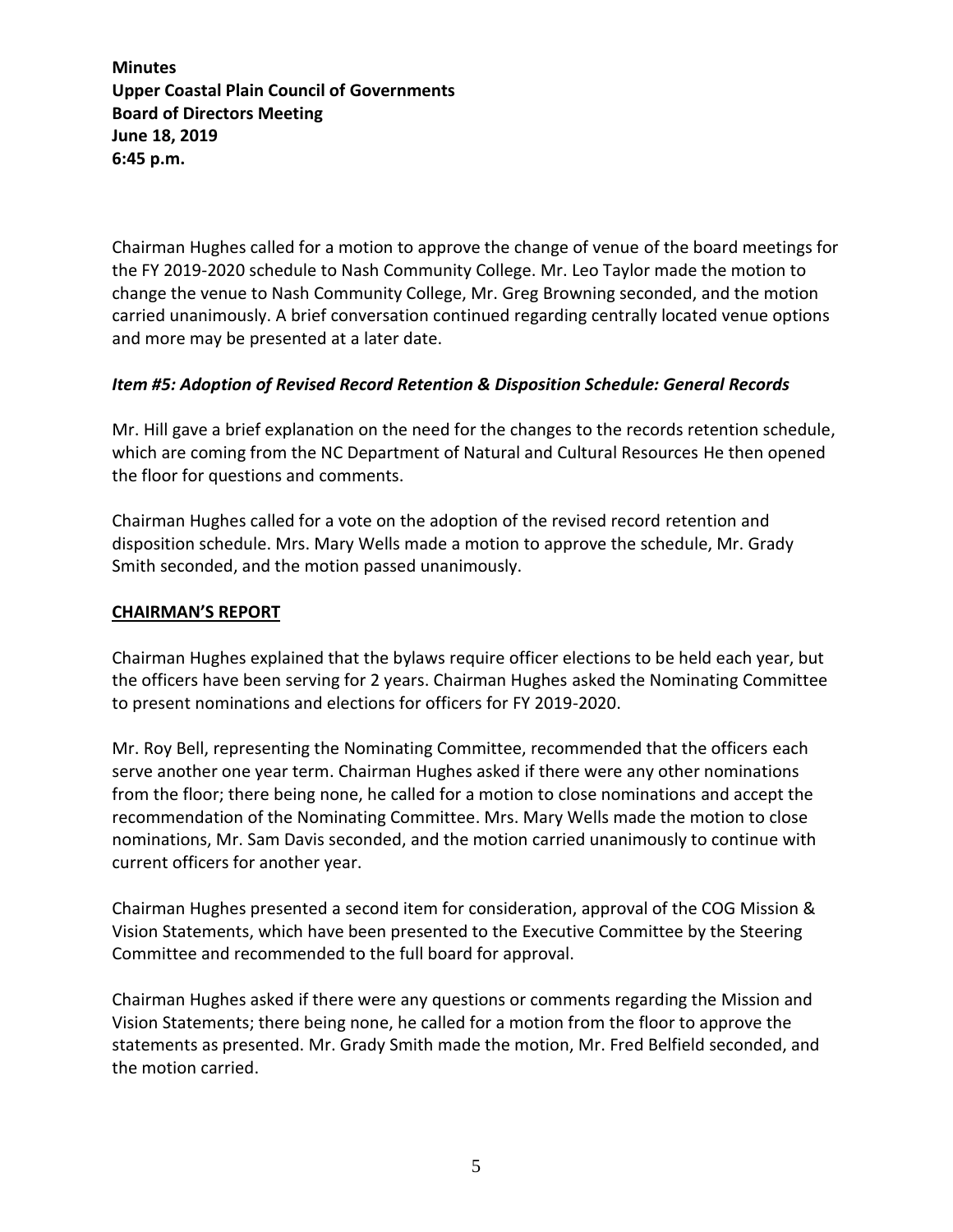## **EXECUTIVE DIRECTOR'S REPORT**

Mr. Hiett presented a brief summary of the final report from the SERDI Assessment. Mr. Hiett further explained that he had prepared a report (beginning on page 17 of the assessment) for SERDI of actions in progress since he has taken leadership at the UCPCOG. The actions underway are a result of feedback that he gathered through regional visits with board members and regional partners that he has been conducting since he began work in July 2018. Overall, the report is a reflection that we know that we can do things better and in a more coordinated fashion. He stated that we want to be efficient with resources, but also we want to produce results that meet the needs of the region we serve.

Regarding the Simulation Project, Mr. Hiett added that a MOU has been signed with a company called Giant Software out of Switzerland, making our partnership international. We are excited for the opportunities that this partnership is going to create.

### **STEERING COMMITTEE REPORT**

Vice-Chairman Browning thanked the Steering Committee for the work they have done and giving of their time considering the busy schedules everyone keeps.

### **OTHER BUSINESS**

Chairman Hughes asked Mr. Hill to present the budget amendment found on pages 8-9 of the full board package. Mr. Hill presented the details of the amendment and opened the floor for questions. There being no questions, Chairman Hughes called for a motion to approve the budget amendment as presented. Mr. Grady Smith made the motion to approve the amendment, Mr. Leo Taylor seconded the motion, and it passed unanimously.

Chairman Hughes called for Ms. Mary Marlin to provide information on a handout provided at the meeting, a Resolution in support of the NC Association of Regional Councils of Governments Response for Medicaid Ombudsman Services. Ms. Marlin gave a brief summary. There being no questions, Chairman Hughes called for a motion to approve the adoption of the resolution. Mr. Fred Belfield made the motion to approve the adoption of the resolution, Mr. Ralph Webb seconded, and the motion was approved unanimously.